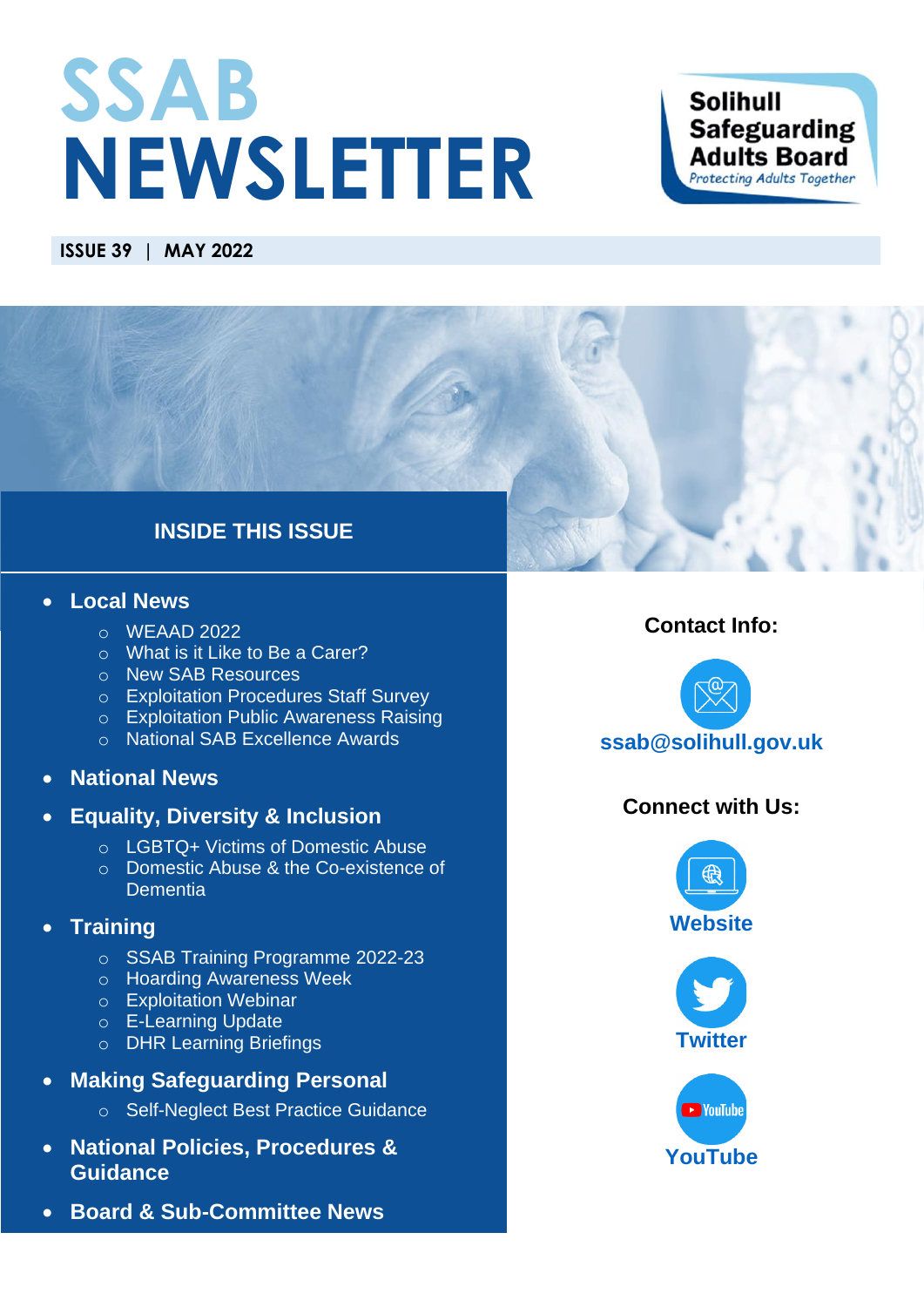# <span id="page-1-0"></span>**LOCAL NEWS**

# <span id="page-1-1"></span>**World Elder Abuse Awareness Day 2022**

### **Wear purple and donate to Age UK Solihull for World Elder Abuse Awareness Day (WEAAD) on Wednesday 15 June.**

Age UK Solihull has teamed up with Solihull Safeguarding Adults Board Business Team once again for this year's campaign, which encourages organisations involved in the care sector and the wider public to pledge to help stamp out abuse in older people.

It is understood that more than a million older people experience abuse or neglect in the UK every year. On WEAAD day, we aim to raise money to help continue our work with older people, and in particular to be the voice for those who are victims of abuse. We ask our supporters to **wear purple** – as a symbol colour for dignity – or organise **purple themed events** (within social distancing guidelines) and donate to Age UK Solihull.



Instances of abuse during lockdown have increased. Those who are particularly vulnerable may accept help from those who seek to exploit them, as they will be at risk without the safeguards offered by regular day-to-day contact with the outside world. Examples of abuse include:-

- Those living with an abusive partner or family member may now face an escalation in abuse due to the added tensions and frustration caused by the whole family having to stay indoors
- Scams offering help and advice on COVID-19 or with financial assistance.
- Fraud last year there were reports of a 400 per cent increase in fraud reporting
	- o Bogus healthcare workers claiming to be offering 'home testing' for the virus
	- o online sales of sanitation equipment that is never delivered
	- o links to a fake daily newsletter for COVID-19 updates
	- o fake insurance schemes and trading advice
	- o fake government emails offering tax refunds.

Upload photos of you or your group/family wearing purple to Twitter using the hashtag **#WEAAD2022**.

[Donate to Age UK Solihull to help us help vulnerable older people in Solihull](https://givepenny.com/appeal-for/weaad2022)

[Download the poster from Age UK Solihull](https://www.ageuk.org.uk/bp-assets/globalassets/solihull/fundraising/events/weaad/weaad-2022-poster.pdf)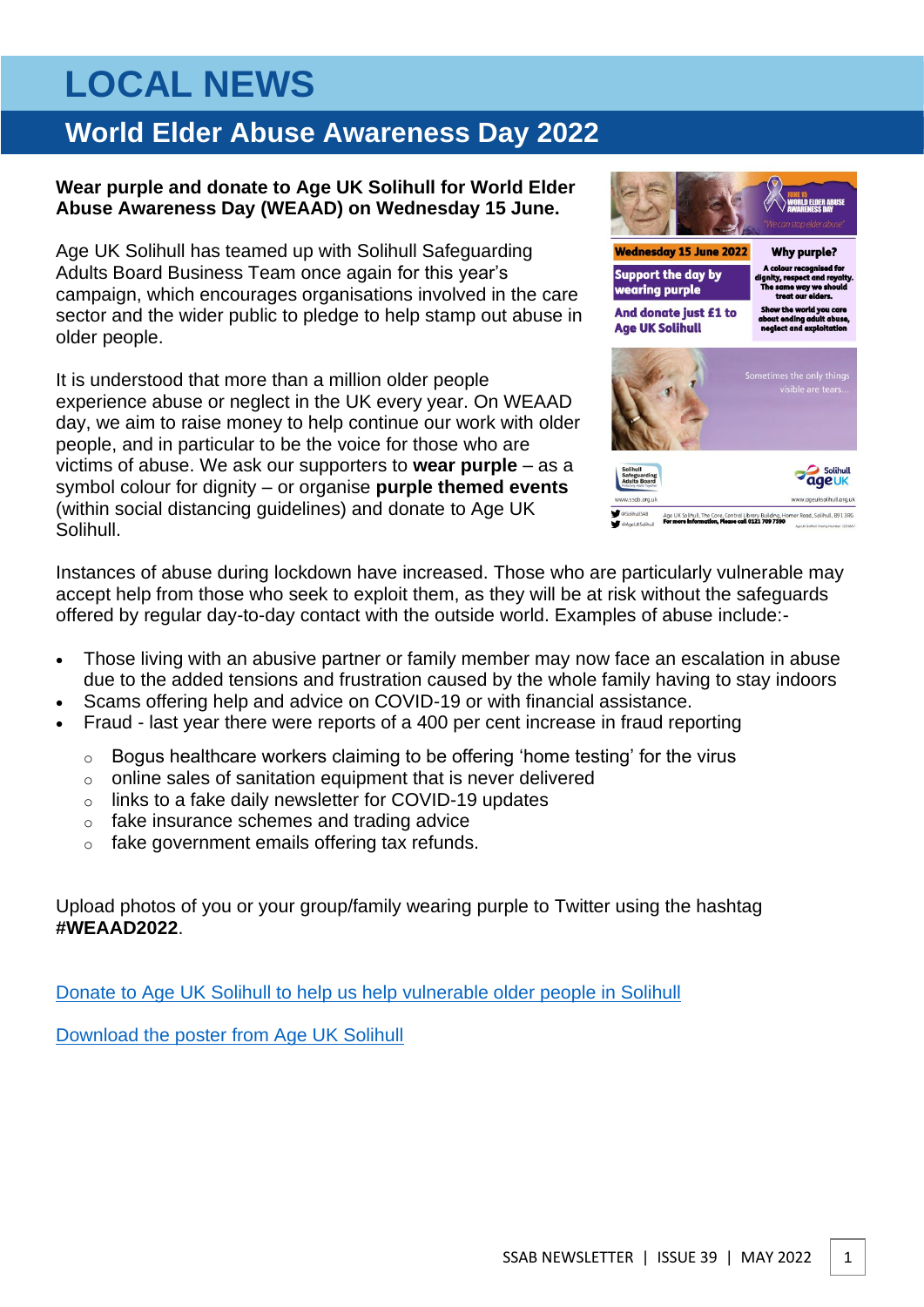### <span id="page-2-0"></span>**What is it Like to Be a Carer? Carers Trust Solihull**

The Carers Trust have produced a video to promote awareness of what it is like to be a carer. It has powerful personal reflections which really highlight the impact on individuals of their caring roles, reminding us how important it is that we think about carers and their needs when we are working with individuals and families.

Find it here: **[What is it like to be a carer?](https://youtu.be/Q1LYP3Jkcuk)**

### <span id="page-2-1"></span>**New SAB Resources**

SSAB have launched some new posters raising awareness of safeguarding adults to be shared and displayed where the public and professionals will see them.

[Find them on our website](https://www.safeguardingsolihull.org.uk/ssab/what-is-abuse/posters/)

We have also launched two new information briefings:

**A Guide to Staying Safe Online** - The resources and tips in this guide are intended to help everyone use the internet safely, responsibly, and positively. [The guide can be found here](https://www.safeguardingsolihull.org.uk/ssab/wp-content/uploads/sites/2/2022/05/Staying-Safe-Online-Guide.pdf)

**Managing racial abuse towards staff from people who lack capacity** - Employers are required, under the Equality Act 2010, to protect their staff from discrimination relating to race, gender, religion and other protected characteristics. This can be a challenge when those adults being abusive have some impairment to their mental capacity, e.g. people living with dementia, acute or long-term mental health conditions, or learning disabilities. This briefing offers some suggestions on supporting staff and why this is important. [The briefing can be found here](https://www.safeguardingsolihull.org.uk/ssab/wp-content/uploads/sites/2/2022/05/Managing-Racial-Abuse-Towards-Staff-from-People-Who-Lack-Capacity.pdf)

### <span id="page-2-2"></span>**Exploitation Procedures Staff Survey**

As Solihull All Age Multi-Agency Exploitation Reduction Safeguarding Procedures have been in place for a year, the Exploitation Reduction Delivery Group would like to review whether practitioners are aware of the procedures, are using them, and whether they are useful to practitioners supporting people being exploited.

Please can you assist in completing and/or disseminating the survey to your service area and teams for completion. Your views are key to influencing any changes that need to be made and if you have any additional comments or thoughts on the procedures that you are not able to respond to within the survey, please feel free to email Rachael Eaves directly: [Rachael.eaves@solihull.gov.uk](mailto:Rachael.eaves@solihull.gov.uk)

[Please use this link to access the survey](https://forms.office.com/Pages/ResponsePage.aspx?id=rgObbdmfb06EmZuschoIFICWurDzD-tLsTZHnkbIBzVUODNHOVgwU0lKRzdHTjQzM1k3VTFCMk1IWi4u&wdLOR=c6E9E8A55-86B5-486A-91B0-7A8CA2B1746B)







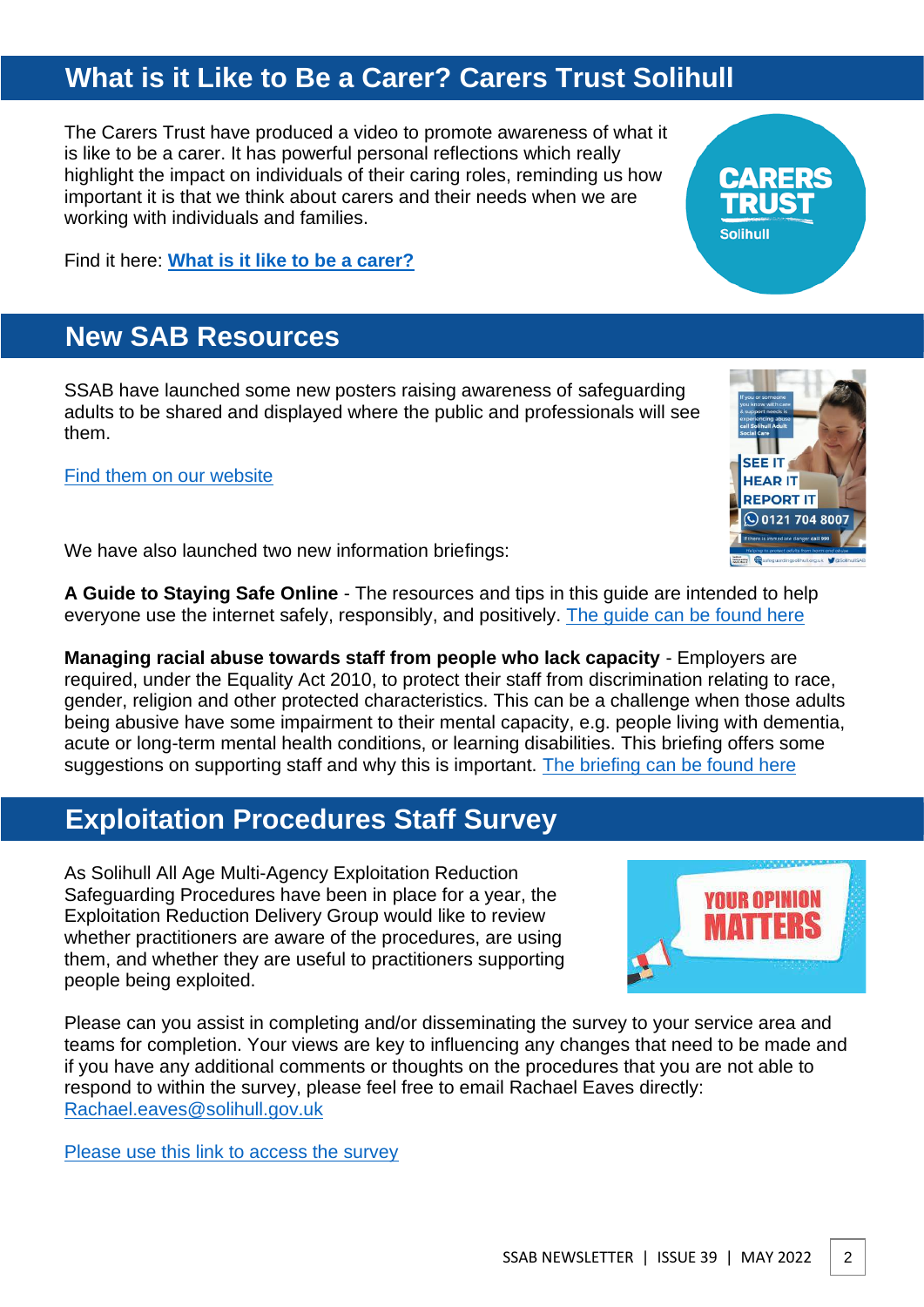# <span id="page-3-0"></span>**Exploitation Public Awareness Raising**

In Solihull, we know that those whose work brings them into contact with the public play a positive role in preventing exploitation and human trafficking, which puts children and adults and communities at risk.

You are a crucial part of the fight against these issues by providing opportunities to raise the public's awareness of exploitation and ensuring they know where to go for help and support. By working together, we can all play a positive role in protecting children and adults.

You may be aware of previous information we launched to raise awareness in local business settings, for staff and volunteers. We are now launching more materials including a series of posters which can be displayed in publicly accessible areas of local businesses, services and community support organisations, to raise awareness amongst the public of what exploitation is and what to do if they have concerns that someone may be being exploited. The posters include information on what people might see if someone is being exploited and details of a local phone line where concerns can be reported.

The posters also include a QR code, which, if scanned with a smartphone camera, will take people to a webpage on the joint Solihull Safeguarding Adults Board and Local Safeguarding Children Partnership website with further information and resources about exploitation. This provides an opportunity for the public to learn about exploitation and how they can help in safeguarding children and adults. Resources have been tailored for parents, carers, children, young people and adults.

The webpage address is <https://www.safeguardingsolihull.org.uk/exploitation-communications/> and information for staff, and members of the public can all be located here.

The resources are available digitally on the webpage, but if you would like hard copies of posters to display in publicly accessible areas of your organisation, please email [ssab@solihull.gov.uk](mailto:ssab@solihull.gov.uk) with the subject heading "Posters" and this can be arranged.

Everyone has a role to play in keeping their community safe and exploitation can happen to anyone, regardless of gender, age, race, ability, or culture. We really do need everyone's help.

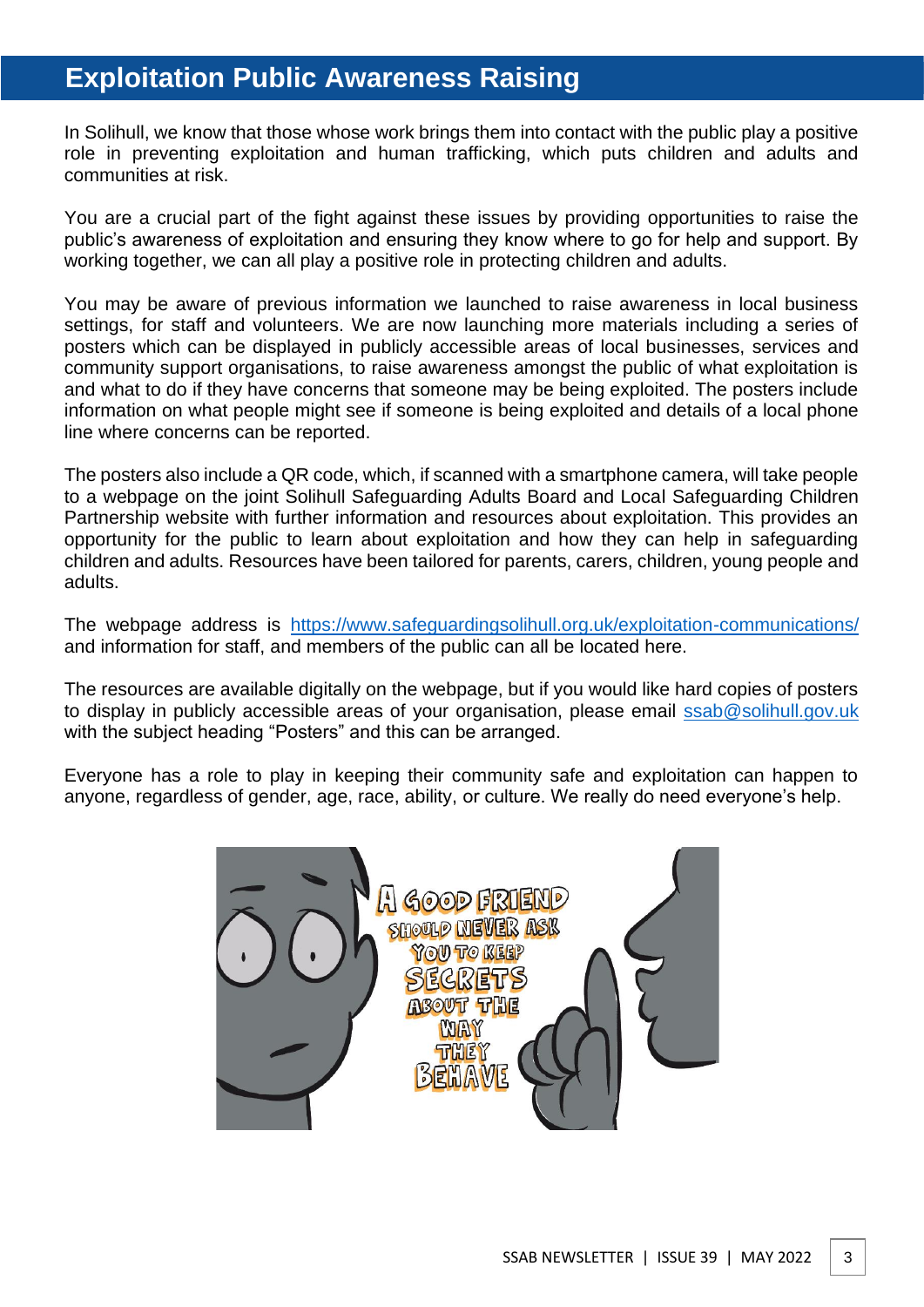# <span id="page-4-0"></span>**National Safeguarding Adult Board Excellence Awards 2022**



# 2022 NSAB Excellence Award Nominations -'We See You - We Hear You'

This is a National Safeguarding Adults Board Safeguarding Adults Excellence Award Nomination Form for you to nominate and recognise the hard work and dedication of any professional and/or team across England who have gone over and above this year, who continue to provide an outstanding commitment and effort to safequard adults and their families.

Do you know a professional and/or team who are:

- **Inspirational?**  $\mathbf{v}$
- Go above and beyond?  $\mathbf{v}$
- **Share their skills and expertise?**  $\mathbf{v}$
- Overcome barriers to make a real difference?  $\mathbf{v}$
- Work in partnership with others?  $\mathbf{v}$

\*\*\* You may make more than 1 nomination\*\*\* Deadline for Nominations is the 17th October 2022.

#### This is the 2nd Year Hosting our National Safeguarding Champions Awards and we are looking for your nominations in the following 8 categories:

- 1. Empowerment Champion someone/team who has demonstrated empowering individuals
- 2. Prevention Champion someone/team who has demonstrated and acted to prevent abuse or neglect

3. Proportionality Champion - someone/team who has demonstrated being balanced in their approach to ensure the least intrusive response

4. Partnership Champion - someone/team who has demonstrated working in partnership

5. Accountability Champion - someone/team who has demonstrated keeping others accountable, including themselves

6. Protection Champion - someone/team who has demonstrated protecting adults at risk

7. Lifetime Award - includes any one who has demonstrated more than 20 years of experience in safequarding adults

8. Innovation - includes all areas of where someone/team has been creative and set new ways of working with adults at risk

#### What happens with the Nominations? All Nominations will be considered in their own merit, a decision awarded and

acknowledgements made in our National Safeguarding Adults Week, November 2022. Your Local SAB may consider an additional acknowledgement to celebrate the nominees and winners. The winners of the National Award may be recognised in a press release, photo opportunities and signed certificate from the National SA Boards showcasing the, 'We See You - We Hear You,' campaign.

Note: Although Bexley SAB - bsab@bexley.gov.uk is collecting the information, all nominee information will be kept secure and only shared as appropriate. By submitting your nomination(s) you agree to information being shared for this purpose. Information will not be kept longer than required. Thank you.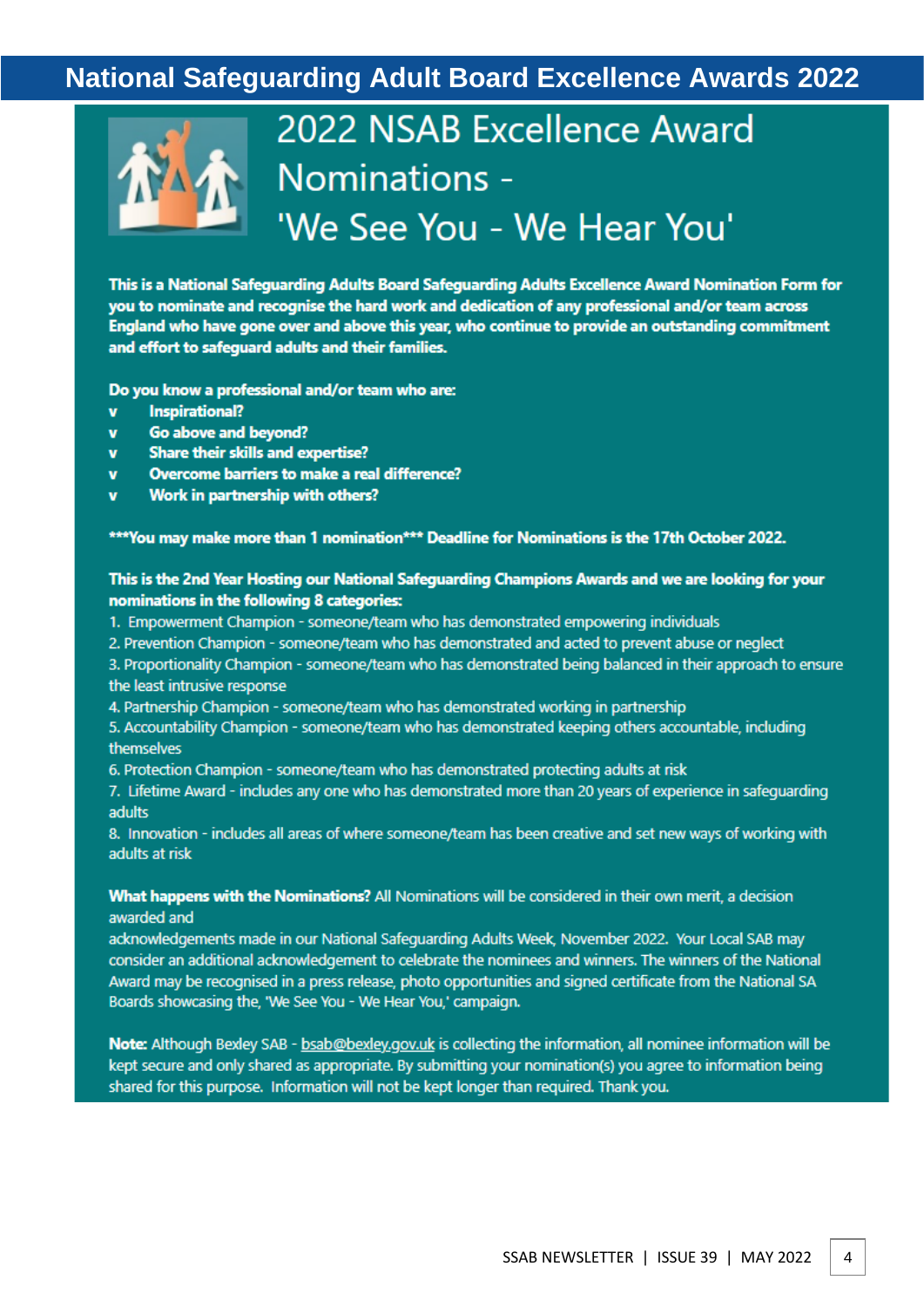# <span id="page-5-0"></span>**NATIONAL NEWS**

The government are consulting on the proposed changes to the Mental Capacity Act 2005 (MCA) Code of Practice, which includes guidance on the new Liberty Protection Safeguards (LPS) system. This consultation is also seeking views on the LPS regulations, which will underpin the new system. This is a joint consultation published by the Department of Health and Social Care (DHSC) and the Ministry of Justice (MoJ). The LPS will apply to people over the age of 16, and the Department for Education (DfE) has been involved in the development of this new system.

The government is consulting on a number of documents:

- MCA Code of Practice
- LPS regulations
- LPS implementation products

### [More information and access to the documents can be found here](https://www.gov.uk/government/consultations/changes-to-the-mca-code-of-practice-and-implementation-of-the-lps)



The Centre for Age Gender and So

A Good Practice Guide **WORKING WITH OLDER LGBTQ+ VICTIM-SURVIVORS OF DOMESTIC ABUSE** 

ABERYSTWYTH

**If you or your organisation wishes to contribute to the consultation, please note that consultation closes at 11.45pm on 7th July 2022.**

# <span id="page-5-1"></span>**EQUALITY, DIVERSITY & INCLUSION**

## <span id="page-5-2"></span>**LGBTQ+ Victims of Domestic Abuse**

Domestic Abuse is often hidden and for an older person experiencing domestic abuse, it is often missed. For an older person who is LGBTQ+ domestic abuse can be invisible.

This short video Hidden Voices - Practitioner Film includes interviews with practitioners working for a number of different organisations, offering their experience and advice on how to work with victims of domestic abuse from the LGBTQ+ community, and the particular challenges victims face in accessing support.

Dewis Choice, a Welsh Initiative based at the Centre for Age, Gender and Social Justice at Aberystwyth University have launched a good practice guide to working with older LGBTQ+ victim-survivors of domestic abuse, [find it by clicking here.](https://dewischoice.org.uk/wp-content/uploads/2022/03/Working-with-Older-LGBTQ-FINAL_compressed-3.pdf)

### <span id="page-5-3"></span>**Domestic Abuse and the Co-existence of Dementia**

Dewis Choice have launched a toolkit which aims to address gaps in knowledge on the co-existence of domestic abuse and dementia. It offers practical advice to professionals and includes a safety planning tool.

[Click here to read](https://dewischoice.org.uk/wp-content/uploads/2022/02/Dewis-Choice-Dementia-and-DA_COMPRESSED.pdf)

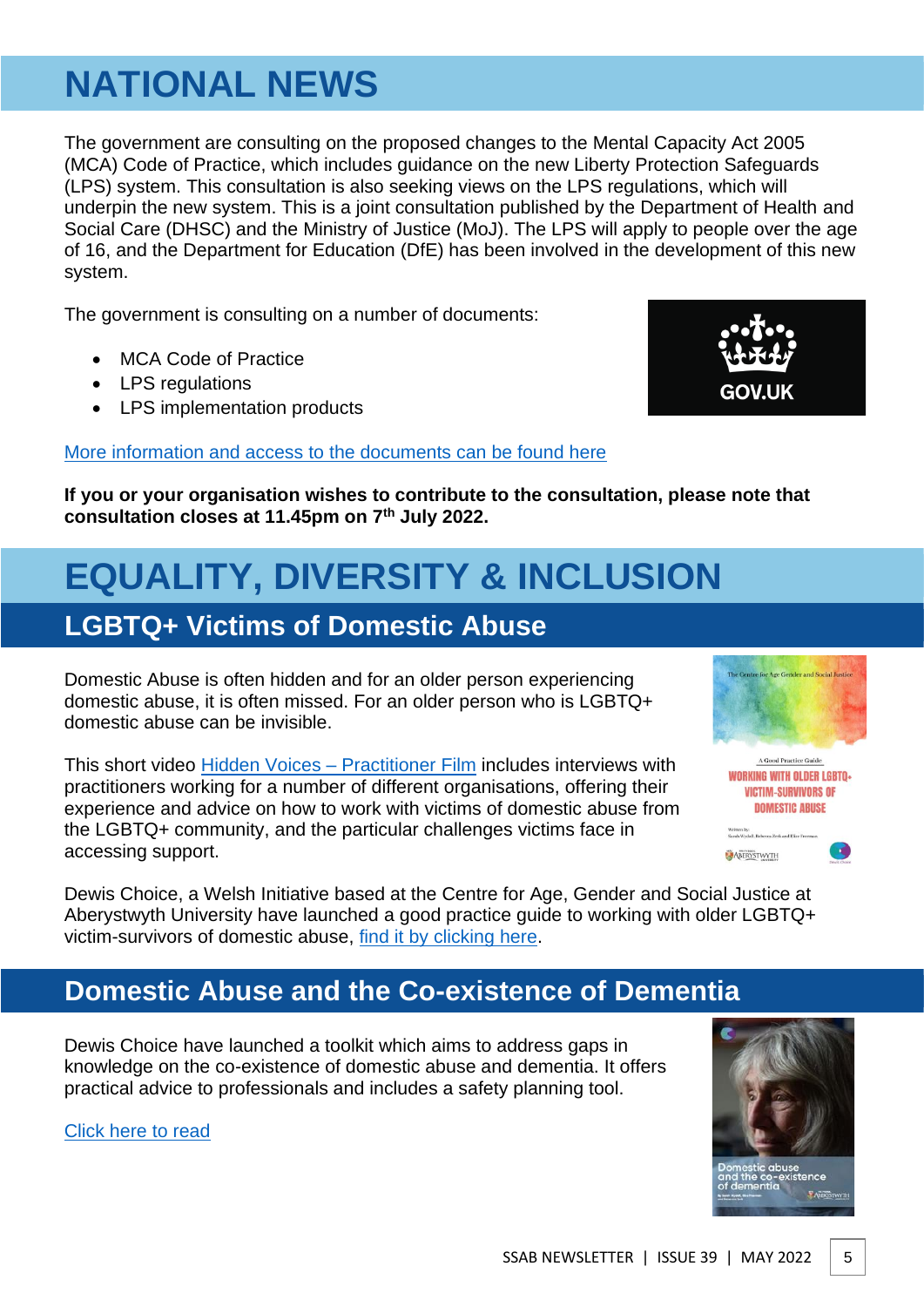# <span id="page-6-0"></span>**TRAINING**

# <span id="page-6-1"></span>**SSAB Training Programme 22-23 – We Want to Hear from You**

We are currently developing our training offer for 2022-23 and would welcome suggestions from you. If you have any ideas on new training opportunities, or if there's something we've offered before that you think we should run again let us know by emailing us at [ssab@solihull.gov.uk](mailto:ssab@solihull.gov.uk)

<span id="page-6-2"></span>

As part of National Hoarding Awareness Week (16<sup>th</sup> - 22<sup>nd</sup> May 2022), Clouds End are hosting FREE webinars every day!



Click the title of each session to find out more and book your place via Eventbrite or email [help@cloudsend.org.uk](mailto:help@cloudsend.org.uk)

| Monday 16 <sup>th</sup> May   | $4:00 \text{pm} - 5:00 \text{pm}$ | <b>Understanding the link between Trauma and Hoarding</b>                      |  |
|-------------------------------|-----------------------------------|--------------------------------------------------------------------------------|--|
| Tuesday 17 <sup>th</sup> May  | $4:00 \text{pm} - 5:00 \text{pm}$ | Adult Self Neglect & Hoarding and the impact on children<br>and families       |  |
| Wednesday 18th<br>May         | $4:00 \text{pm} - 5:00 \text{pm}$ | The Psychology of Hoarding                                                     |  |
| Thursday 19 <sup>th</sup> May | $4:00 \text{pm} - 5:00 \text{pm}$ | Challenging Conversations - Why listening is the best way to<br>get your point |  |
| Friday 20 <sup>th</sup> May   | $4:00 \text{pm} - 5:00 \text{pm}$ | Hoarding Awareness Week - Let's Talk about Hoarding!! -<br>open forum          |  |

### <span id="page-6-3"></span>**Developing a Multi-Agency Understanding of the Role of 'Health' in Tackling Exploitation – Webinar**

This webinar was recently delivered as part of a series of Exploitation webinars from SSAB, LSCP, and SMBC.

The aim of this webinar was to develop a shared understanding of exploitation risks amongst adults and children, and to acknowledge the important role 'health professionals' play in the process of identification, assessment and offer of ongoing support to victims as part of the multiagency response to dealing with exploitation.

[Click here to watch.](https://www.youtube.com/watch?v=YhvYSg6bNRs) Find links in the description to access the presentation and resources.

[Find all of our webinar recordings on our YouTube channel](https://www.youtube.com/channel/UCb26Np3lCZk5RJ_p5dsylWQ/videos)

| <b>Solihull</b><br><b>Safeguarding</b><br>ults Board                   |                                                                                             |                                                                |
|------------------------------------------------------------------------|---------------------------------------------------------------------------------------------|----------------------------------------------------------------|
|                                                                        | <b>Developing a Multi-Agency</b><br><b>Understanding of the Role of</b>                     |                                                                |
|                                                                        | 'Health' in Tackling Exploitation                                                           |                                                                |
|                                                                        | Part of a series of webinars produced by SSAB, LSCP,<br>SMBC on the subject of exploitation |                                                                |
| INHS<br><b>Birmingham and Solihull</b><br>Clinical Commissioning Group | Wednesday 27th April 2022                                                                   | <b>Birmingham and Solihul</b><br><b>MAT Environments Trust</b> |

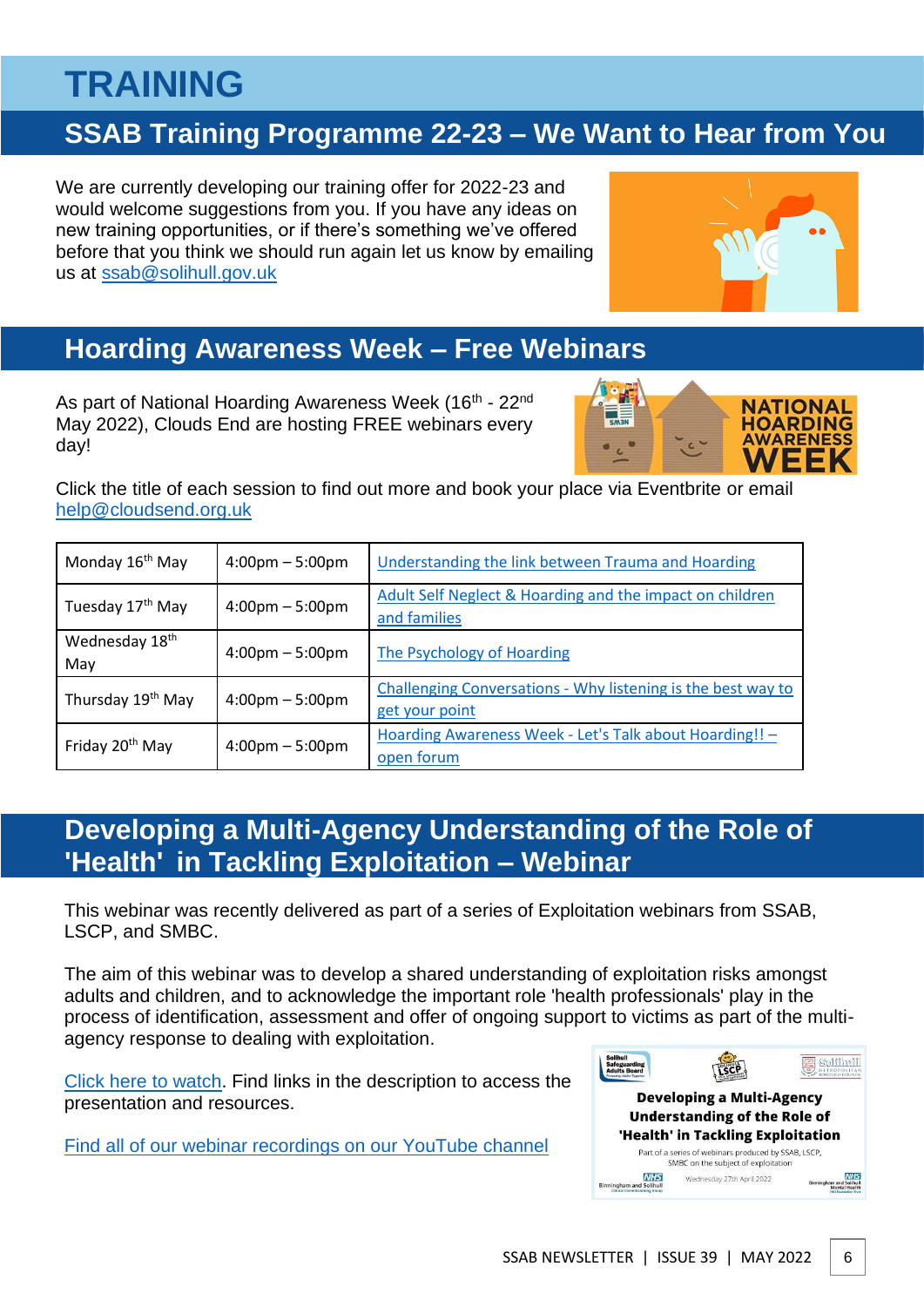# <span id="page-7-0"></span>**E-learning Update**

In our last newsletter we told you about our plans to refresh our Safeguarding Awareness E-learning offer. We have been working really hard behind the scenes on this and we are pleased to say we are almost ready to publish it to our website. We will be emailing everyone very soon to confirm the launch. Thank you for being patient with us on this.

<span id="page-7-1"></span>

Safer Solihull Partnership have a statutory duty to undertake a review, where the death of a person aged 16 or over has, or appears to have, resulted from violence, abuse or neglect by a relative, household member or someone he or she has been in an intimate relationship with. These are called Domestic Homicide Reviews.

Safer Solihull will develop Learning Briefings from the findings of its reviews, and these will be published on the Safeguarding Adult Board website [here.](https://www.safeguardingsolihull.org.uk/safer-solihull-partnership-dhr-reviews/) You will find their first briefing for DHR 5 by [clicking this](https://www.safeguardingsolihull.org.uk/wp-content/uploads/2022/04/SMBC-Domestic-Homicide-Review-5.pdf) link and we would encourage you to read this and share with your colleagues.

# <span id="page-7-2"></span>**MAKING SAFEGUARDING PERSONAL**

### <span id="page-7-3"></span>**Self-Neglect Best Practice Guidance**

The West Midlands Adult Self Neglect Best Practice Guidance has been reviewed and updated. It outlines guidance for working with selfneglect in relation to adults with care and support needs and should be read in conjunction with the West Midlands Adult Safeguarding policy and procedures.

Find it on the [West Midlands Regional Adult Safeguarding Information Hub](https://www.safeguardingwarwickshire.co.uk/safeguarding-adults/i-work-with-adults/west-midlands-regional-safeguarding-information-hub) 





**WEST MIDLANDS** 

**REGIONAL ADULT SAFEGUARDING** 

DEVELOPING POLICIES AND PRACTICE ACROSS THE REGION

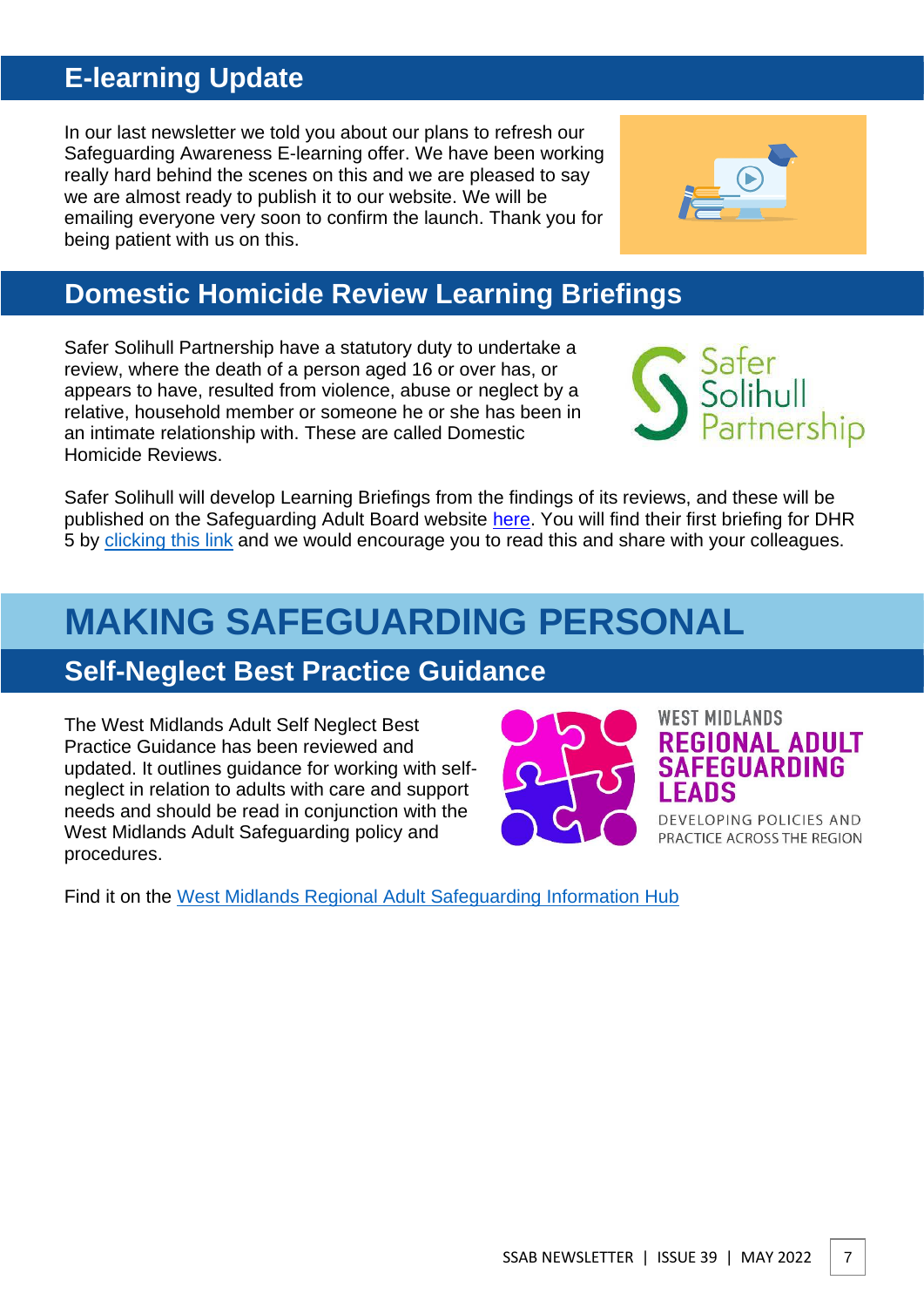# <span id="page-8-0"></span>**NATIONAL POLICIES, PROCEDURES & GUIDANCE**

### **[Safe care at home review](https://www.gov.uk/government/publications/safe-care-at-home-review-terms-of-reference)**

The government has launched a review into whether people receiving care at home have adequate protections from abuse by those providing it.

The probe is in response to concerns raised by disabled and deaf people's organisations that existing safeguards are not adequate, where the carer fell outside the definition of domestic abuse provided by the Domestic Abuse Act 2021. The review, which will be carried out by the Home Office and the Department of Health and Social Care and completed before the end of the year, will examine the scope and accessibility of existing protections and the availability and accessibility of support for victims.

Protections under review include the safeguarding provisions of the Care Act 2014, notably section 42. It will also cover the offences of ill-treatment or wilful neglect by care workers or providers, under sections 20 and 21 of the Criminal Justice and Courts Act 2015. Under the terms of reference, the review will cover all people receiving care at home, including in supported living or other housing with care arrangements, in England. It will not cover care homes because of their greater levels of oversight and regulation by the Care Quality Commission.

### **[Integrated health and social care for people experiencing](https://www.nice.org.uk/guidance/ng214/resources/integrated-health-and-social-care-for-people-experiencing-homelessness-pdf-66143775200965)  [homelessness](https://www.nice.org.uk/guidance/ng214/resources/integrated-health-and-social-care-for-people-experiencing-homelessness-pdf-66143775200965)**

This guideline covers providing integrated health and social care services for people experiencing homelessness. It aims to improve access to and engagement with health and social care, and ensure care is coordinated across different services. It also gives advice on

how commissioners, planners, providers and practitioners across disciplines and agencies can work together to support and improve outcomes for people experiencing homelessness.

### **[Sexual Incidents in Adults Social Care; Evidence Review](https://www.scie.org.uk/safeguarding/evidence/sexual-incidents-adults-social-care)  [Briefing](https://www.scie.org.uk/safeguarding/evidence/sexual-incidents-adults-social-care)**

This briefing summarises the Sexual Incidents in Adults Social Care Evidence review commissioned by the Department of Health and Social Care (DHSC).

Findings include:

- 74% notifications to CQC came from a nursing or residential home
- women are 3 times more likely to be affected by sexual incidents than men
	- nearly 60% incidents were alleged to be carried out by people who use services
- sexual incidents were nearly four times more likely to be carried out by men than women



**Homelessness Impact** 





Centre for

social care institute for excellence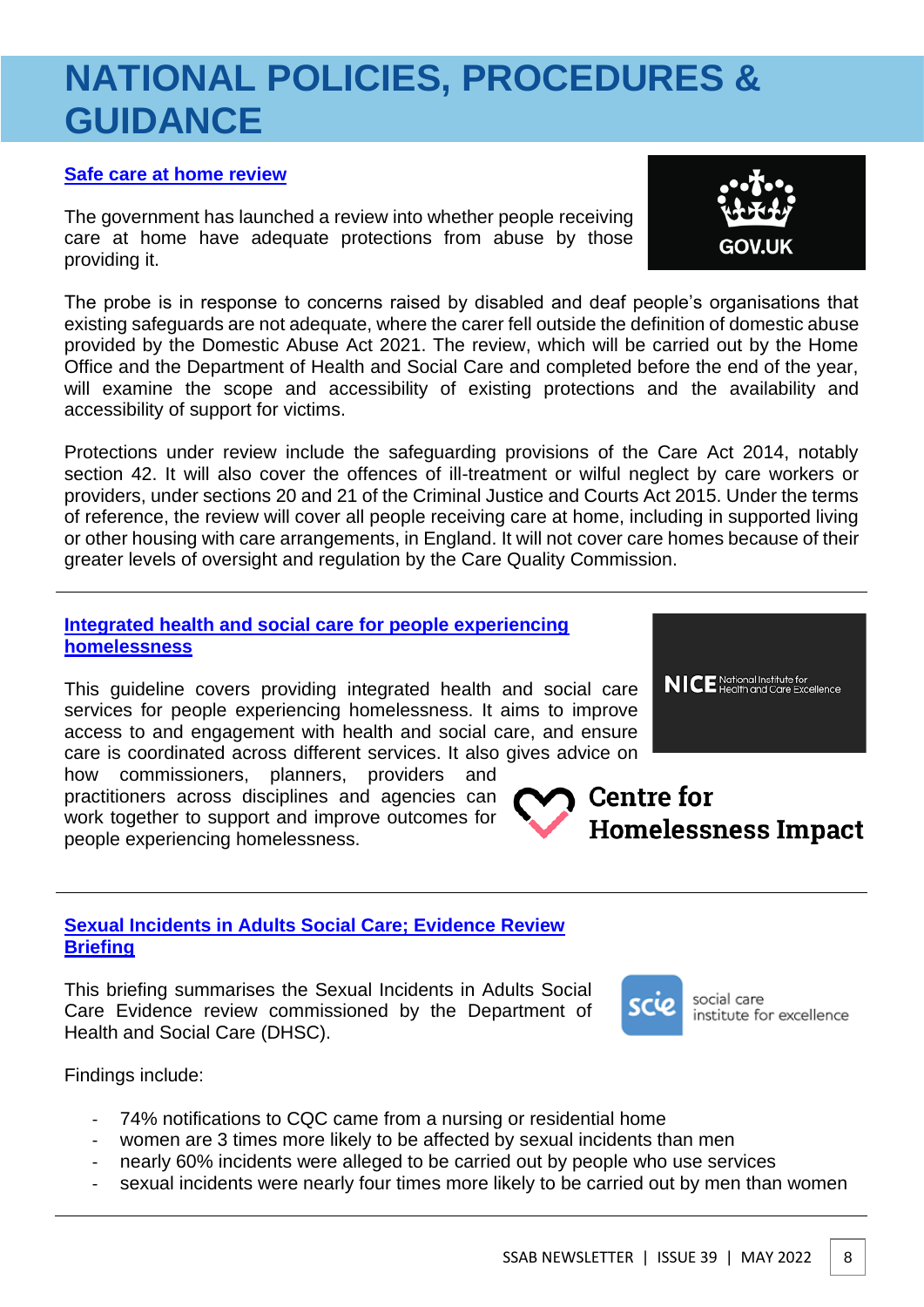# <span id="page-9-0"></span>**BOARD & SUB-COMMITTEE NEWS**

#### **Safeguarding Adults Board Meeting**

The Board's **priority for 2022-23** is:

**Board oversight of quality and risk, with due consideration given to the long-term impact of Covid-19, taking into account the learning to date.** 

At the Board meeting on 3<sup>rd</sup> March 2022, which was a shorter meeting as we also held our development session, we received the quarterly information report which helps the Board to horizon scan for upcoming matters. We also received an annual update from CQC on their work over the last 12 months, and their new strategy including their smarter monitoring approach. We reviewed the quarterly performance dashboard and update report on the work of the subcommittees.

Next Board meeting is Thursday 9<sup>th</sup> June 2022

#### **Engagement & Prevention Sub-Committee**

At our meeting on  $5<sup>th</sup>$  April, the group received an update on the Victim Support Project, feedback was sought for the draft safeguarding posters and the new Board Priority and Actions for 2022/23 were discussed. The group also received information about Phase 4 of Exploitation awareness raising which is aimed at the public, a discussion and agreed actions for Engagement work commencing by SSAB and agreed actions to review the "Involvement and engagement approach and plan for safeguarding adults in Solihull" and the safeguarding information leaflets.

#### **Safeguarding Adults Review Sub-Committee**

At our meeting on  $5<sup>th</sup>$  May 2022, we discussed the new SCIE Quality Markers which should be used when undertaking SARs to ensure consistency and sufficient quality throughout the review process and in setting recommendations. We also received a verbal update on the early findings from the recent all age multi agency exploitation case file audit and we await the report following this audit. We gave consideration to a SAR from another area which has some local learning for us in Solihull which we will be working with the Learning and Improvement Subcommittee to share, and we discussed our SAR scoping process to ensure it is robust and gives sufficient consideration to the potential for other review processes and decision making panels to be involved where it is relevant to their remit.

Next meeting 9th August 2022.

### **Performance & Audit Sub-Committee**

At our meeting on 21<sup>st</sup> April, the group reviewed the Performance Dashboard for the previous quarter, received information about the findings of WMAS audit and Multi-Agency All Age Exploitation Case File Audit and discussed the new Board Priority and Actions for 2022/23. The group agreed plans to undertake an audit of cases in regard to Making Safeguarding Personal and discussed the new regional audit tool being developed to help partner agencies audit their safeguarding arrangements.

Next meeting is 28<sup>th</sup> July 2022

Next meeting is  $26<sup>th</sup>$  July 2022

### **Policies & Procedures Sub-Committee**

At our meeting on 5<sup>th</sup> April 2022 we received updates on the development of guidance on choking, and when a fall is a safeguarding concern. We received a presentation from West Midlands Police on the Adult Missing Framework and agreed some actions to strengthen this locally. We agreed to some developments to a guide to coercive control and made a suggestion that training is commissioned on this topic. We also considered some guidance on domestic abuse and the coexistence of dementia and agreed to share it locally.

Next meeting is 5<sup>th</sup> July 2022

### **Learning & Improvement Sub-Committee**

At our meeting on  $7<sup>th</sup>$  April, the group received information about a training offer on Violence against Women & Girls: Cause & Consequence of Women's Homelessness and discussed the development of tools and resources around selfneglect using a live poster. The new Board Priority and Actions for 2022/23 were discussed, the SAR Scoping template was discussed and amendments suggested, and the group agreed to request the P&A sub-committee to undertake some audit work to review staff competency regarding MCA, DoLs and Best Interests.

Next meeting is 14<sup>th</sup> July 2022